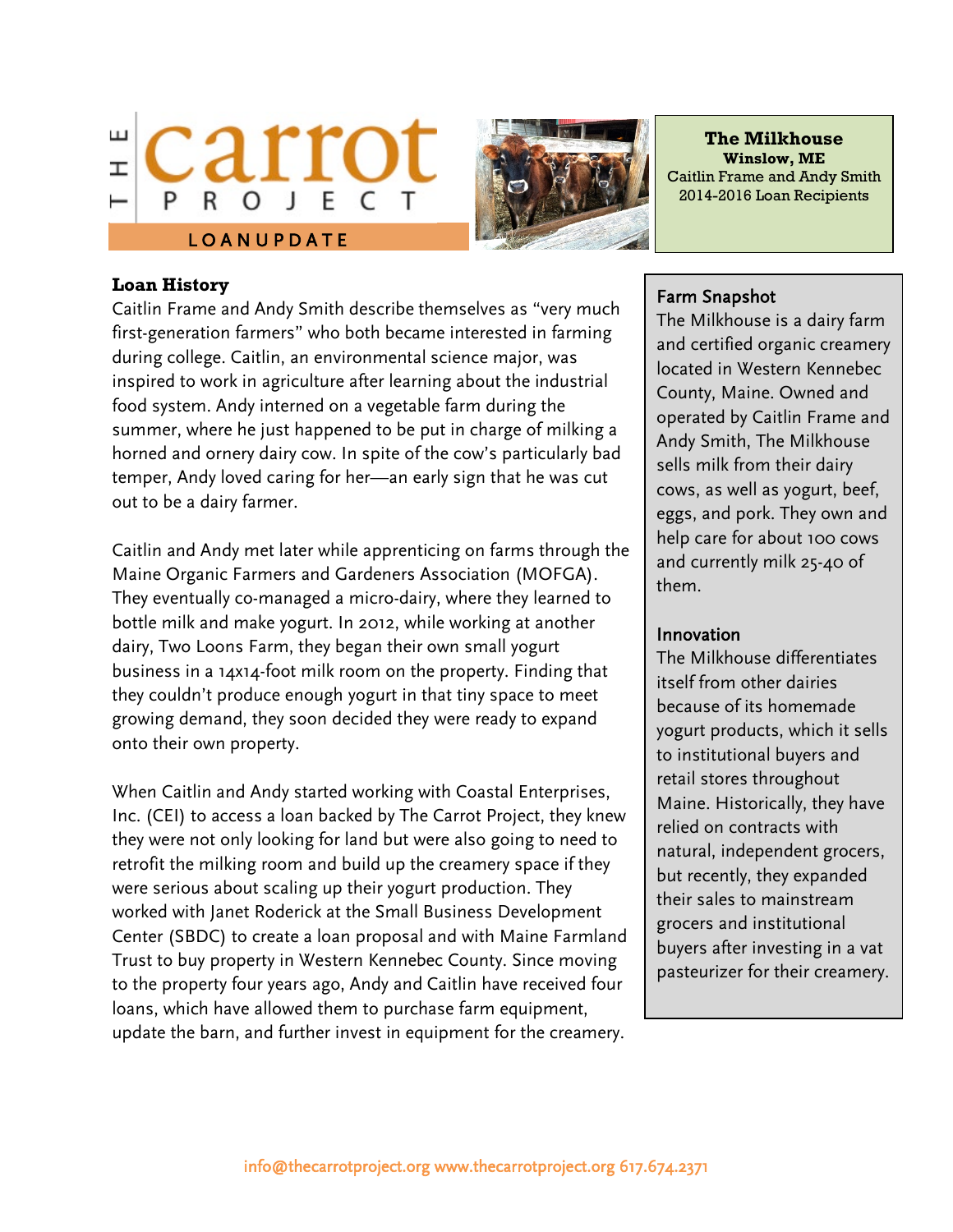## **Overview of Outcomes: Refining the Business and Discovering Resilience**

The investments that Andy and Caitlin made in the creamery were integral to the growth of their business, and ultimately, have made The Milkhouse more resilient to unexpected challenges in the dairy industry as a whole. Within the organic milk industry, only a small number of large companies hold most of the contracts. In the last few years, as a milk surplus has brought prices down, these companies have canceled contracts. Unfortunately, the cuts have largely hit small or midsized producers that can't supply the same quantity as larger producers in the West and Midwest. In the last 18 years, almost half of dairy farms in Maine have gone out of business. At the same time, the bleak market, as well as high start-up costs, has dissuaded many young people from entering the dairy industry or taking on family operations.

Caitlin and Andy are part of a very small number of young dairy farmers in Maine, and they are entering the industry at a difficult moment. As entrepreneurs, they have had to focus on finding their unique niche in order to establish themselves in an uncertain market.

In 2015, just after Andy and Caitlin moved onto their own property, milk prices were at a record high. They secured a bulk contract with Horizon Organic and built a business model bolstered by sales from milk as well as retail sales of yogurt and meat. But they were not immune to the broader trends in the industry. In January of 2018, Horizon informed them that, in July of that year, they would be cancelling their fluid milk contract, along with the contracts of six other Maine farms. Caitlin explained that this shock came to them "just as they thought they were levelling out."

In order to make up the difference, Caitlin, Andy, and their team hustled to try to establish new retail accounts to sell more yogurt. Though unsure at first, they were ultimately able to make up the difference in sales. They picked up a number of wholesale accounts including a few natural food stores and 10 Hannaford stores, four school districts, and two colleges. Luckily, they were able to accommodate these new yogurt orders because of a recent investment in larger pasteurizing equipment, which they accessed with a loan from CEI backed by funds from The Carrot Project. As opposed to being completely reliant on bulk contracts, the farm had built up a brand with their yogurt so that they were uniquely positioned to move into new markets. Previous investments, a diversified business-, and an adaptable business plan allowed them to meet their financial goals in this particularly difficult year.

#### **On the Horizon**

Caitlin is particularly excited about the institutional accounts established this year, including a contract with regional school systems. To her, the relationship proves the variety of ways that they are offering a desirable and competitive product. The Milkhouse's decision to offer bulk yogurt certainly has made them more appealing to big accounts. The price is also feasible